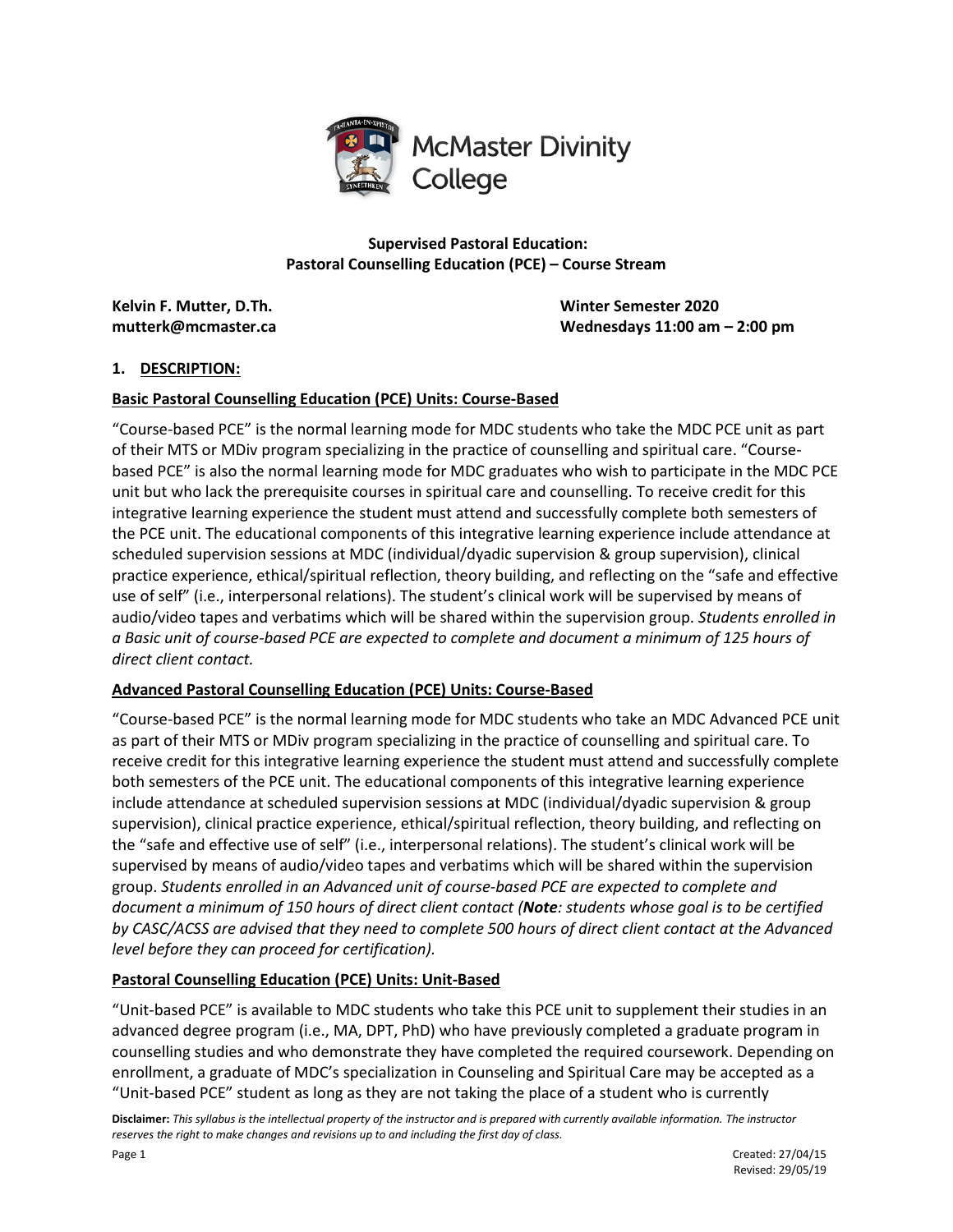registered in coursework at MDC. To receive credit for this integrative learning experience the student must attend and successfully complete both semesters of the PCE unit. The educational components of this integrative learning experience include attendance at scheduled supervision sessions at MDC (individual/dyadic supervision & group supervision), clinical practice experience, ethical/spiritual reflection, theory building, and reflecting on the "safe and effective use of self" (i.e., interpersonal relations). The student's clinical work will be supervised by means of audio/video tapes and verbatims which will be shared within the supervision group.

- Individuals (e.g., Advanced degree students) enrolled in a Basic unit of course-based PCE are expected to complete and document a minimum of 125 hours of direct client contact.
- Individuals enrolled in an Advanced unit of course-based PCE are expected to complete and document a minimum of 150 hours of direct client contact *(Note: students whose goal is to be certified by CASC/ACSS are advised that they need to complete 500 hours of direct client contact at the Advanced level before they can proceed for certification)*.

**SPECIALIZATIONS:** Counselling and Spiritual Care (CS).

# **2. INSTRUCTOR:**

*Biography:* Dr. Kelvin Mutter is an Associate Professor (part-time) at McMaster Divinity College, Dr. Mutter is a Registered Psychotherapist (CRPO); an AAMFT Clinical Fellow & Approved Supervisor; a Certified Pastoral Counsellor & Associate Teaching Supervisor (CASC/ACSS); and, a Registered Marriage and Family Therapist (CAMFT). Dr. Mutter's ministry and counselling experience includes both his current work as an individual, couple and family therapist as well as over twelve years in pastoral leadership. Dr. Mutter is married and has three adult children.

*Availability:* Dr. Mutter will be available for one-on-one consultation after class and during breaks on the days class is scheduled. Otherwise, students may contact him at mutterk@mcmaster.ca.

# **3. GOALS:**

The goal of this PCE Unit is to help students meet the competencies of CASC/ACSS and the CRPO.

## *Knowing*

- To become aware, and demonstrate awareness, of one's professional presence in interdisciplinary relationships.
- To integrate the learnings of theology and/or spiritual/religious theories and the social and human sciences in understanding the human experience.

#### *Being*

- To become aware of how one's attitudes, values and assumptions affect one's practice.
- To become aware of one's personhood in professional practice and of the ways their practice affects other persons, including sensitivity to ecumenical, multi-faith and multicultural issues.
- To develop the ability to utilize the peer group for support, dialogue and feedback in a way that integrates personal characteristics with professional functioning.
- To use individual and group supervision for personal and professional growth.

## *Doing*

 To demonstrate awareness of one's personhood in the practice of pastoral counselling and of the ways one's practice affects other persons, including sensitivity to ecumenical, multi-faith and multicultural issues.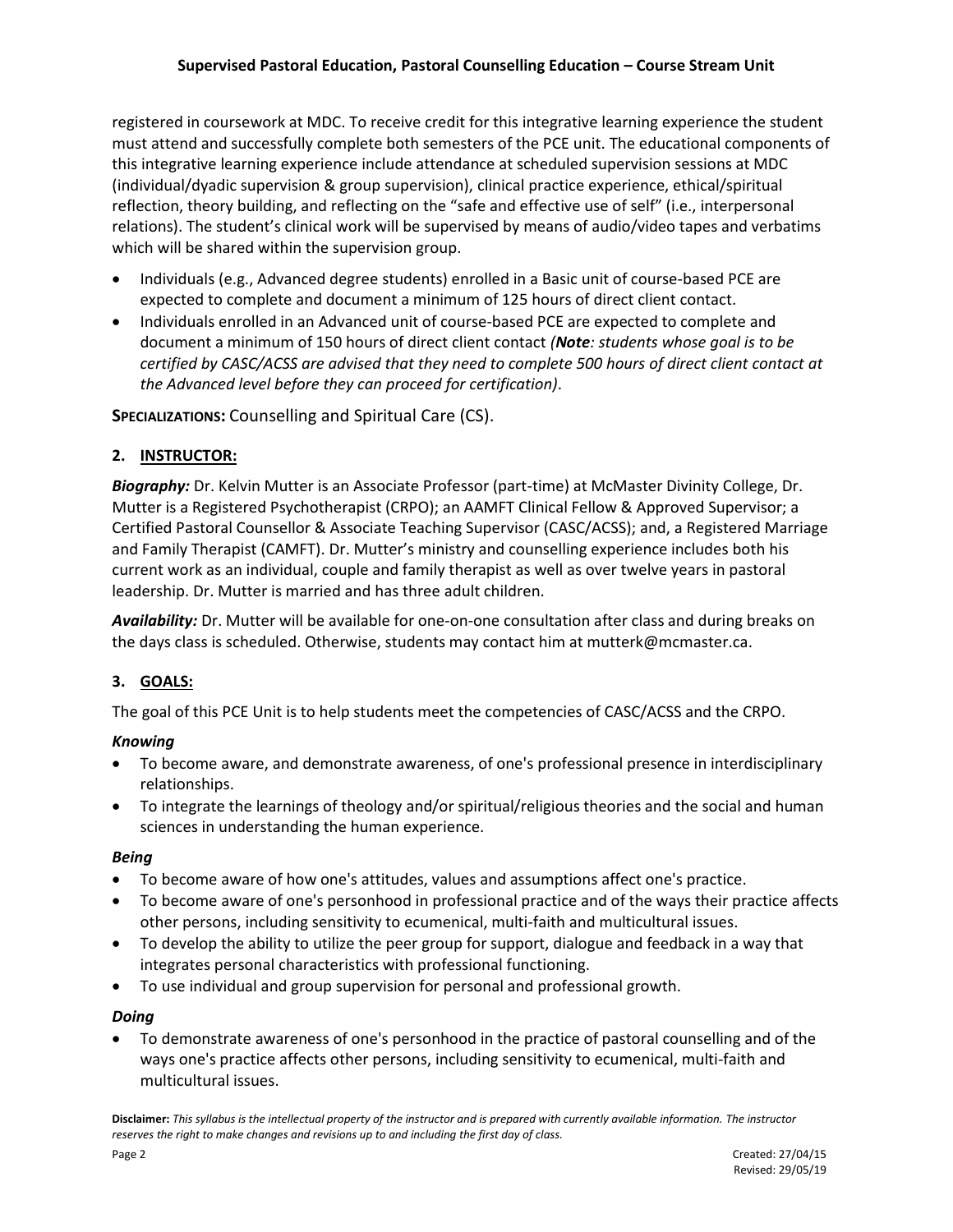- To demonstrate awareness of how one's attitudes, values and assumptions affect one's practice of pastoral counselling.
- To use individual and group supervision for developing the capacity to evaluate one's practice of pastoral counselling.
- To develop the ability to utilize the experiential method of learning.

### **4. COMPETENCIES:**

Students will develop an individual learning contract based on the CASC/ACSS competencies and the CASC/ACSS goals for Pastoral Counselling Education. At the end of this SPE Unit the student will demonstrate *beginner competency* in the following domains.

| <b>Selected CASC/ACSS</b>       |                            |           | Selected CRPO Competency Domains <sup>2</sup>                    |  |  |
|---------------------------------|----------------------------|-----------|------------------------------------------------------------------|--|--|
| Competency Domains <sup>1</sup> |                            |           |                                                                  |  |  |
|                                 | Spiritual Assessment &     | $\bullet$ | Work within a framework based upon established                   |  |  |
|                                 | Care                       |           | psychotherapeutic theory.                                        |  |  |
|                                 | Use of a Relational        | ٠         | Use effective professional communication.                        |  |  |
|                                 | Approach                   | $\bullet$ | Maintain effective relationships.                                |  |  |
| ٠                               | Assessment & Planning      | ٠         | Contribute to a collaborative and productive atmosphere.         |  |  |
| $\bullet$                       | Intervention               | ٠         | Comply with legal and professional obligations.                  |  |  |
| $\bullet$                       | Self-awareness             | $\bullet$ | Apply an ethical decision making process.                        |  |  |
|                                 | Spiritual & Personal       | ٠         | Maintain self-care and level of health necessary for responsible |  |  |
|                                 | Development                |           | therapy.                                                         |  |  |
|                                 | Multi-Dimensional          | $\bullet$ | Evaluate and enhance professional practice.                      |  |  |
|                                 | Communication              | $\bullet$ | Obtain clinical supervision or consultation.                     |  |  |
|                                 | Documentation and          | $\bullet$ | Maintain client records.                                         |  |  |
|                                 | Charting                   | $\bullet$ | Orient client to therapist's practice.                           |  |  |
| ٠                               | <b>Brokering Diversity</b> | ٠         | Establish and maintain core conditions for therapy.              |  |  |
| $\bullet$                       | <b>Ethical Behaviour</b>   | ٠         | Ensure safe and effective use of self in the therapeutic         |  |  |
|                                 | Collaboration and          |           | relationship.                                                    |  |  |
|                                 | Partnerships               | $\bullet$ | Conduct an appropriate risk assessment.                          |  |  |
|                                 | Leadership                 | ٠         | Structure and facilitate the therapeutic process.                |  |  |
|                                 |                            | ٠         | Conduct an effective closure process.                            |  |  |

## **5. COURSE TEXTS AND READINGS:**

All required textbooks for this class are available from the College's book service, READ On Bookstore, Room 145, McMaster Divinity College. Texts may be purchased on the first day of class. For advance purchase, you may contact READ On Bookstore, 5 International Blvd, Etobicoke, Ontario M9W 6H3: phone 416.620.2934; fax 416.622.2308; email books@readon.ca. Other book services may also carry the texts.

#### **All Students:**

\_\_\_\_\_\_\_\_. Code of Ethics. *CASC/ACSS Policy and Procedure Manual*, Chapter 5. Canadian Association for Spiritual Care. Available online: http://209.162.178.174/manual.asp?Chapter=5

 $\overline{\phantom{a}}$ 

<sup>&</sup>lt;sup>1</sup> cf. CASC/ACSS Manual Chapter 2, Section II. A. 3

<sup>2</sup> cf. CRPO *Entry-to-Practice Competency Profile for Registered Psychotherapists*

**Disclaimer:** *This syllabus is the intellectual property of the instructor and is prepared with currently available information. The instructor reserves the right to make changes and revisions up to and including the first day of class.*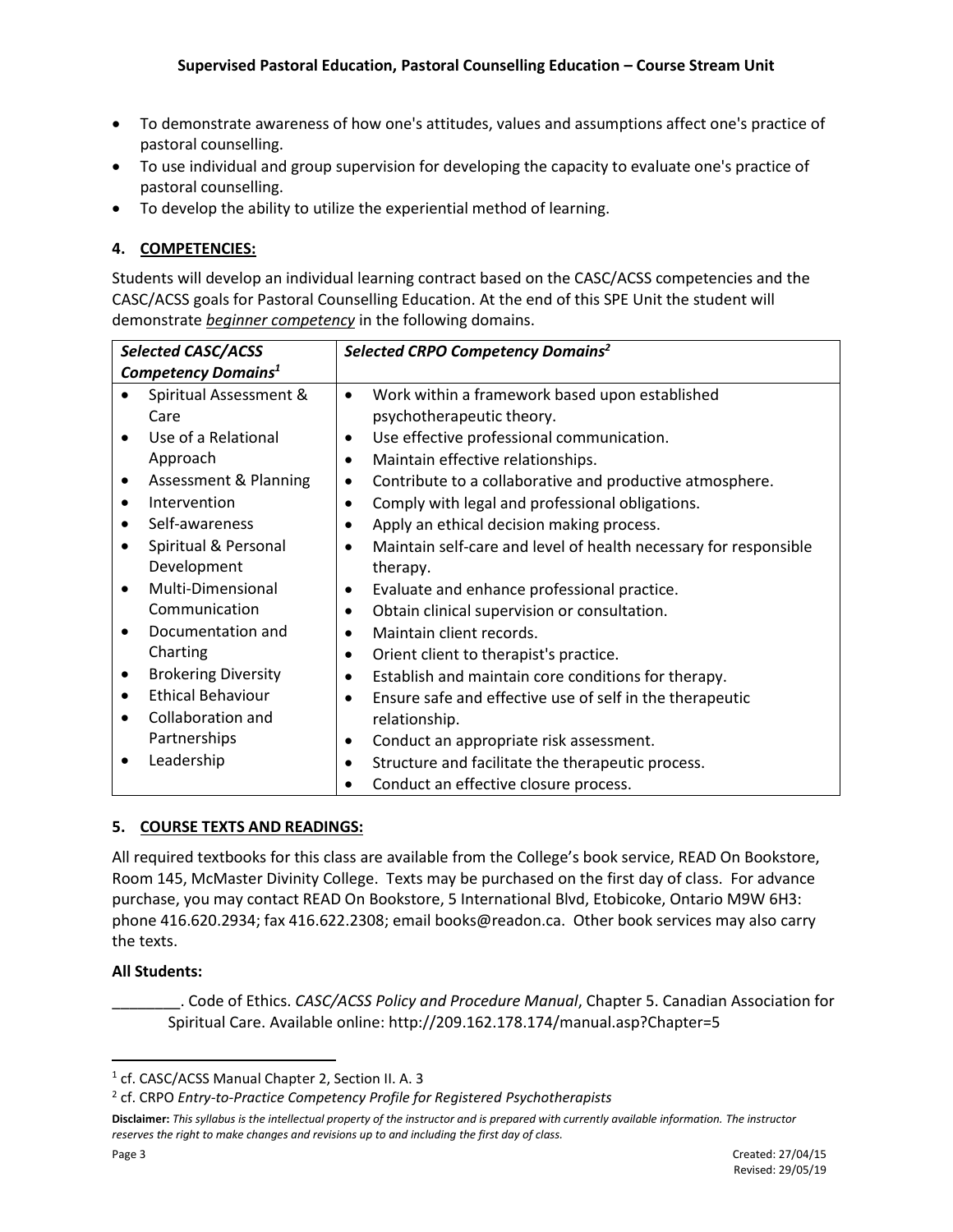\_\_\_\_\_\_\_\_. Code of Ethics. College of Registered Psychotherapists of Ontario. Available online: http://www.crpo.ca/wp-content/uploads/2014/01/Code-of-Ethics-Nov-1611-Trade-Name-Final.pdf

#### **Students Enrolled in a "Basic SPE Unit":**

Sbanotto, Elisabeth A. Nesbit, Heather Davediuk Gingrich, and Fred C. Gingrich. Skills for Effective Counseling: A Faith-Based Integration. Downers Grove, IL: IVP Academic, 2016. ISBN: 978-0- 8308-2860-9

#### **Students Enrolled in an "Advanced SPE Unit":**

VanKatwyk, Peter L. *Spiritual Care and Therapy: Integrative Perspectives*. Waterloo, ON: Wilfrid Laurier University, 2003.

| 6. | <b>WINTER COURSE SCHEDULE:</b> |  |
|----|--------------------------------|--|
|    |                                |  |

| Week # | <b>Date</b>     | <b>Format</b> | <b>Educational Foci &amp; Assignment</b>                                    |
|--------|-----------------|---------------|-----------------------------------------------------------------------------|
| 1.     | Jan 8,          | Group         | Supervision of casework (verbatim or recording), SEUS/IPR,                  |
|        | 2020            |               | theological reflection                                                      |
|        |                 |               | Read: Sbanotto et al. ch. 9                                                 |
| 2.     | Jan 15,         | Dyad /        | Supervision of casework (verbatim or recording), SEUS/IPR,                  |
|        | 2020            | Individual    | theological reflection                                                      |
|        |                 |               | Read: Sbanotto et al. ch. 15                                                |
|        |                 |               | <b>Due: Revised Learning Contract</b>                                       |
| 3.     | Jan 22,         | Group         | Supervision of casework (verbatim or recording)                             |
|        | 2020            |               | Read: Sbanotto et al. ch. 13                                                |
| 4.     | Jan 29,         | Dyad /        | Supervision of casework (verbatim or recording)                             |
|        | 2020            | Individual    |                                                                             |
| 5.     | Feb 5,          | Group         | Supervision of casework (verbatim or recording), SEUS/IPR,                  |
|        | 2020            |               | theological reflection                                                      |
|        |                 |               | Due: Verbatim 1                                                             |
|        |                 |               | Read: Sbanotto et al. ch. 10                                                |
| 6.     | Feb 12,         | Dyad /        | Supervision of casework (verbatim or recording)                             |
|        | 2020            | Individual    | <b>Due: Clinical Practice Paper 1</b>                                       |
| 7.     | Feb 19,<br>2020 |               | Class is scheduled during Reading Week in order to meet the number of hours |
|        |                 |               | required by CASC/ACSS.                                                      |
|        |                 | Group         | Supervision of casework (verbatim or recording), SEUS/IPR,                  |
|        |                 |               | theological reflection                                                      |
| 8.     | Feb 26,         | Group         | Supervision of casework (verbatim or recording), SEUS/IPR,                  |
|        | 2020            |               | theological reflection                                                      |
|        |                 |               | Read: Sbanotto et al. ch. 11                                                |
| 9.     | Mar 4,          | Dyad/         | Supervision of casework (verbatim or recording)                             |
|        | 2020            | Individual    | <b>Due: Clinical Practice Paper 2</b>                                       |
| 10.    | Mar 11,         | Group         | Supervision of casework (verbatim or recording), SEUS/IPR,                  |
|        | 2020            |               | theological reflection                                                      |
|        |                 |               | Read: Sbanotto et al. ch. 12                                                |
| 11.    | Mar 18,         | Dyad $/$      | Supervision of casework (verbatim or recording)                             |
|        | 2020            | Individual    | Due: Verbatim 2                                                             |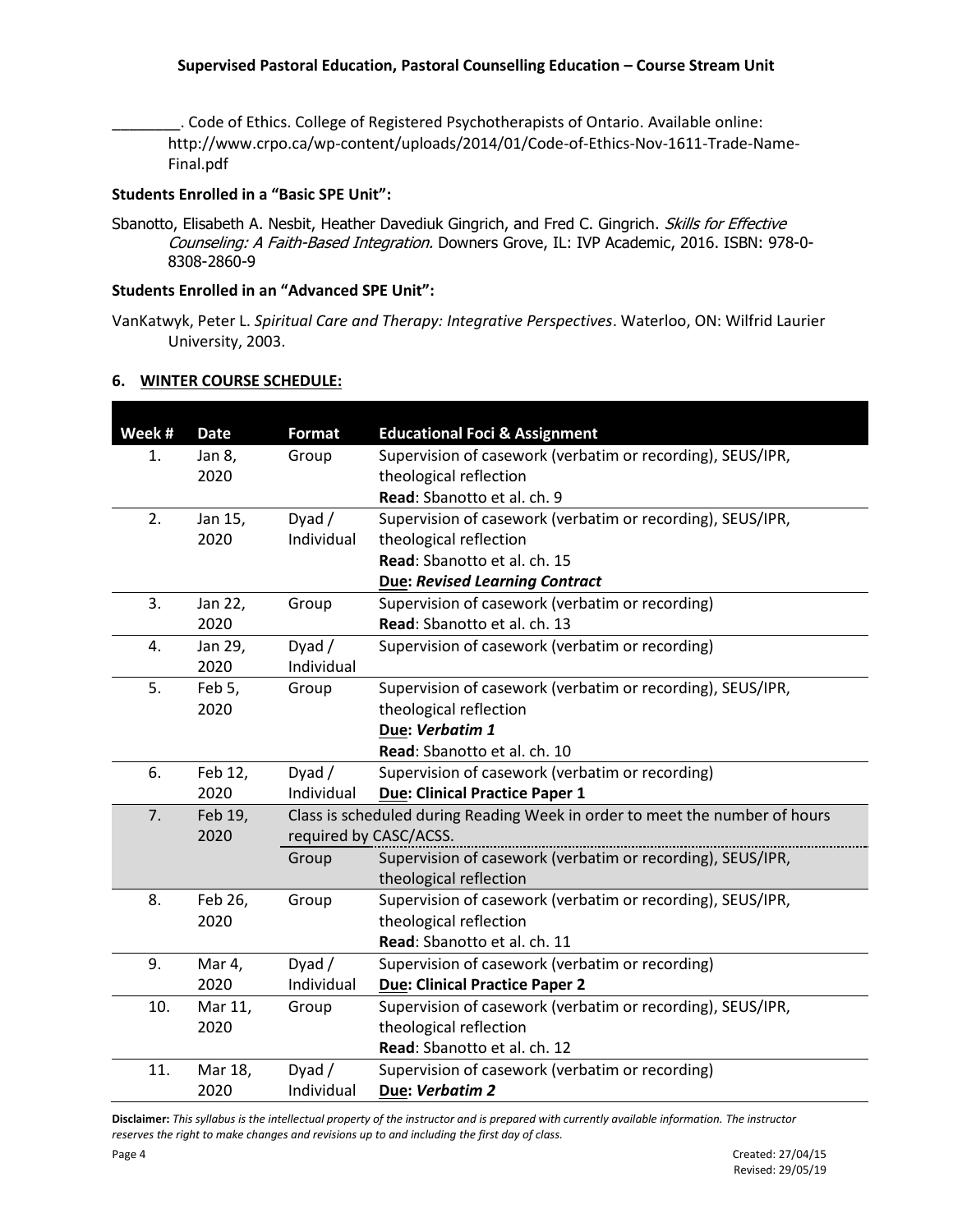#### **Supervised Pastoral Education, Pastoral Counselling Education – Course Stream Unit**

| 12. | Mar 25,          | Dyad $/$   | Supervision of casework (verbatim or recording)                                      |     |
|-----|------------------|------------|--------------------------------------------------------------------------------------|-----|
|     | 2020             | Individual | Due: Book Review (Advanced SPE)                                                      |     |
| 13. | April 1,<br>2020 | Group      | Supervision of casework (verbatim or recording), SEUS/IPR,<br>theological reflection |     |
| 14. | April 8,         | Individual | <b>Final Evaluations</b>                                                             |     |
|     | 2020             |            | (25 minute slots)                                                                    |     |
|     |                  |            | <b>Due: Final Self-Evaluation</b>                                                    | 3.  |
|     |                  |            |                                                                                      | 4.  |
|     |                  |            |                                                                                      | 5.  |
|     |                  |            |                                                                                      | -6. |

## **7. WINTER ASSIGNMENTS:**

Except for illness or extenuating circumstances students are expected to be at their placement site each week of the SPE Unit. In the event of an absence it is the student's responsibility to directly inform both their on-site as well as the SPE instructor.

Except for illness or extenuating circumstances students are expected to attend all scheduled supervision sessions at MDC and participate in the learning activities.

|                                             | <b>Assignment Due Date</b> |                     |                     |  |
|---------------------------------------------|----------------------------|---------------------|---------------------|--|
| <b>Assignments</b>                          | <b>Basic PCE Unit</b>      | <b>Advanced PCE</b> | <b>Advanced PCE</b> |  |
|                                             | (Course based)             | <b>Unit (Course</b> | Unit (Unit based)   |  |
|                                             |                            | based)              |                     |  |
| Attendance at placement (client work        | weekly                     | weekly              | weekly              |  |
| and supervision)                            |                            |                     |                     |  |
| "Use of Self" Reflection Journals           | weekly                     | weekly              | weekly              |  |
| Attendance at weekly SPE group              | weekly                     | weekly              | weekly              |  |
| <b>Audio/Video Recording of Counselling</b> | weekly                     | weekly              | weekly              |  |
| <b>Sessions</b>                             |                            |                     |                     |  |
| <b>Revised Learning Contract</b>            | Jan 15, 2020               | Jan 15, 2020        | Jan 15, 2020        |  |
| Verbatim 1 (all)                            | Feb 5, 2020                | Feb 5, 2020         | Feb 5, 2020         |  |
| <b>Clinical Practice Paper 1</b>            | Feb 12, 2020               | Feb 12, 2020        | Feb 12, 2020        |  |
| <b>Presentation (Advanced SPE only)</b>     |                            | <b>TBA</b>          | <b>TBA</b>          |  |
| <b>Clinical Practice Paper 2</b>            | Mar 4, 2020                | Mar 4, 2020         | Mar 4, 2020         |  |
| Verbatim 2 (all)                            | Mar 18, 2020               | Mar 11, 2020        | Mar 11, 2020        |  |
| <b>Book Review (Advanced SPE only)</b>      |                            | Mar 25, 2020        | Mar 25, 2020        |  |
| <b>Final Evaluation</b>                     | April 8, 2020              | April 8, 2020       | April 8, 2020       |  |

## **A. "Reflecting On" practice**

## **1) "Use of Self" Reflection Journals (Knowing, Being, Doing)**

The best counsellors and clinicians reflect on and learn both from their failures as well as their successes. The student will keep a weekly journal (approx. 1 hour per week) in which they identify and briefly reflect on important situations and/or concerns that arise during their placement. It is permissible for a student to reflect on the same situation/question over the course of multiple weeks. This journal is intended to promote self-awareness as well as awareness of others. This journal is for personal use only and will not be read by the course instructor.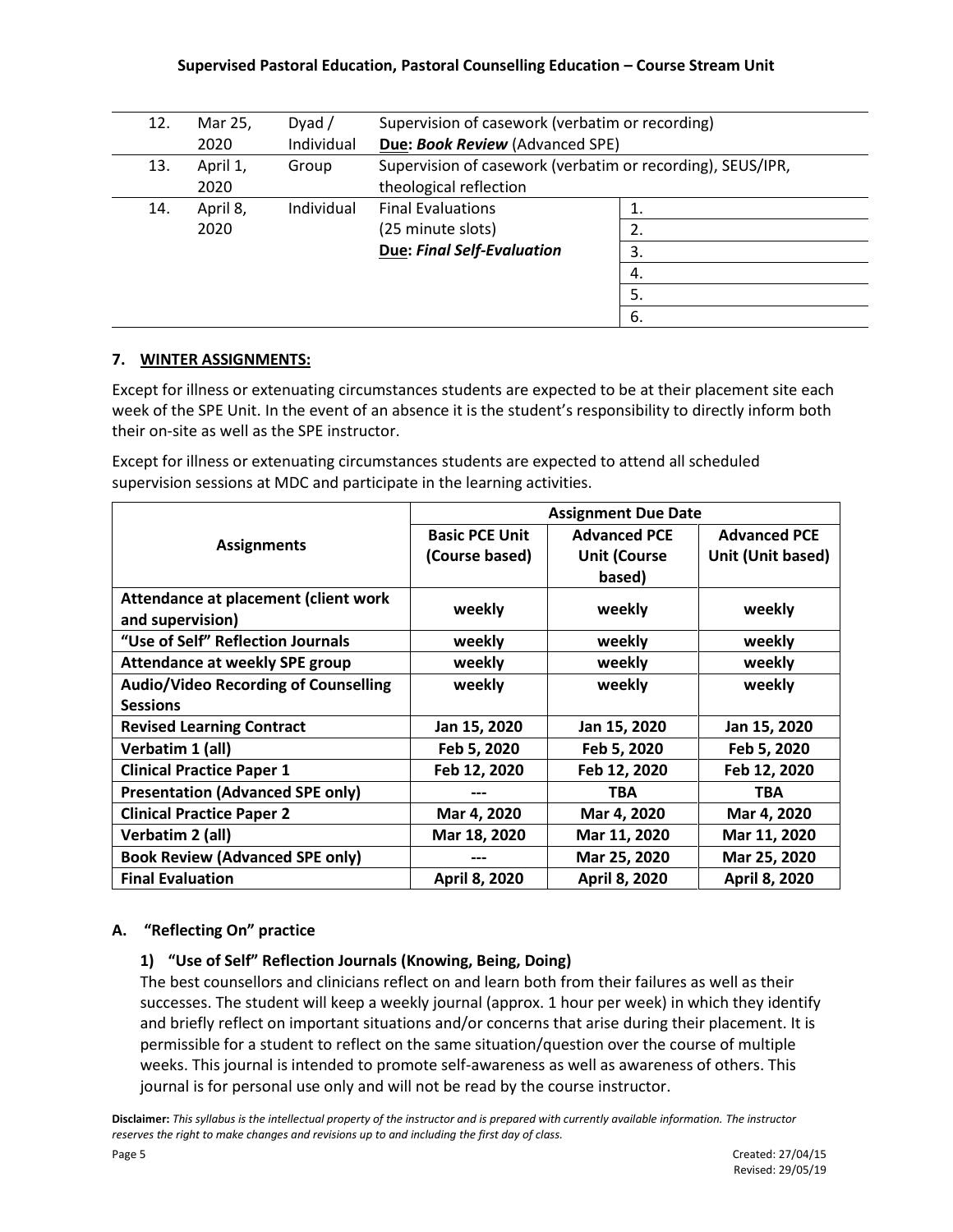# *Learning Objectives*:

- To demonstrate awareness of the impact of the client's context on the therapeutic process.
- To employ effective skills in observation of self, the client and the therapeutic process.
- To demonstrate awareness and maintenance of appropriate therapeutic boundaries.
- To demonstrate awareness of the impact of the therapist's subjective context on the therapeutic process.
- To recognize the impact of power dynamics within the therapeutic relationship.
- To protect client from imposition of the therapist's personal issues.
- To employ effective and congruent verbal and non-verbal communication.

## *Instructions*: *Writing the Journal*

Step 1: Select and describe an experience or situation in your placement that was significant.

- Step 2: Identify the issues that are of concern to the client, including the feelings evoked within the client, as well as the client's world of meaning as it applies to the issue/situation.
- Step 3: Identify your awareness of your responses to the client's story: e.g., emotions that were evoked, personal issues (past or present) that may have been evoked, personal beliefs or biases that have been evoked, etc.
- Step 4: Reflect on this experience in light of the CASC/ACSS and CRPO codes of ethical practice. Are any issues are raised with respect to your response to this situation?
- Step 5: Reflect on this experience in light of the themes and skills identified in Sbanotto et al.
- Step 6: Reflect on this experience in light of Scripture; allow the words, scenes, passages of Scripture to surface and shape your thinking.
- Step 7: Identify what you have learned from this experience and how it has shaped your view of yourself as both a counsellor and a ministering person.

## **2) Audio/Video Recordings of Counselling Sessions (Knowing, Being, Doing)**

The best student learning results from observing one's own work and reflecting on it. Each week students are required to provide evidence of their growing edges as a counsellor and their counselling skills by presenting a portion of an audio recording of a session with a client.

Students whose placements do not permit them to record counselling sessions will need to speak with the course professor about a suitable alternative learning experience: e.g., record a session with a fellow student who has consented to be part of a mock interview scenario, or write a weekly verbatim based on a session.

## *Learning Objectives*:

- Reflect on practice
- Become aware of use counselling interventions
- Practice case conceptualization

## *Instructions*:

## RECORDINGS (AUDIO / VIDEO)

- Record a counselling session.
- Follow the instructions in the *Practicum Manual* titled: "Use of Audio and Video Recordings for Supervision Purposes."
- Select a brief portion of the session for which you desire feedback. Audio selections may be chosen because i) a student wishes to demonstrate a successful use of a counselling skill, ii) a student wants feedback on their use of a particular skill or use of skills, iii) a student is feeling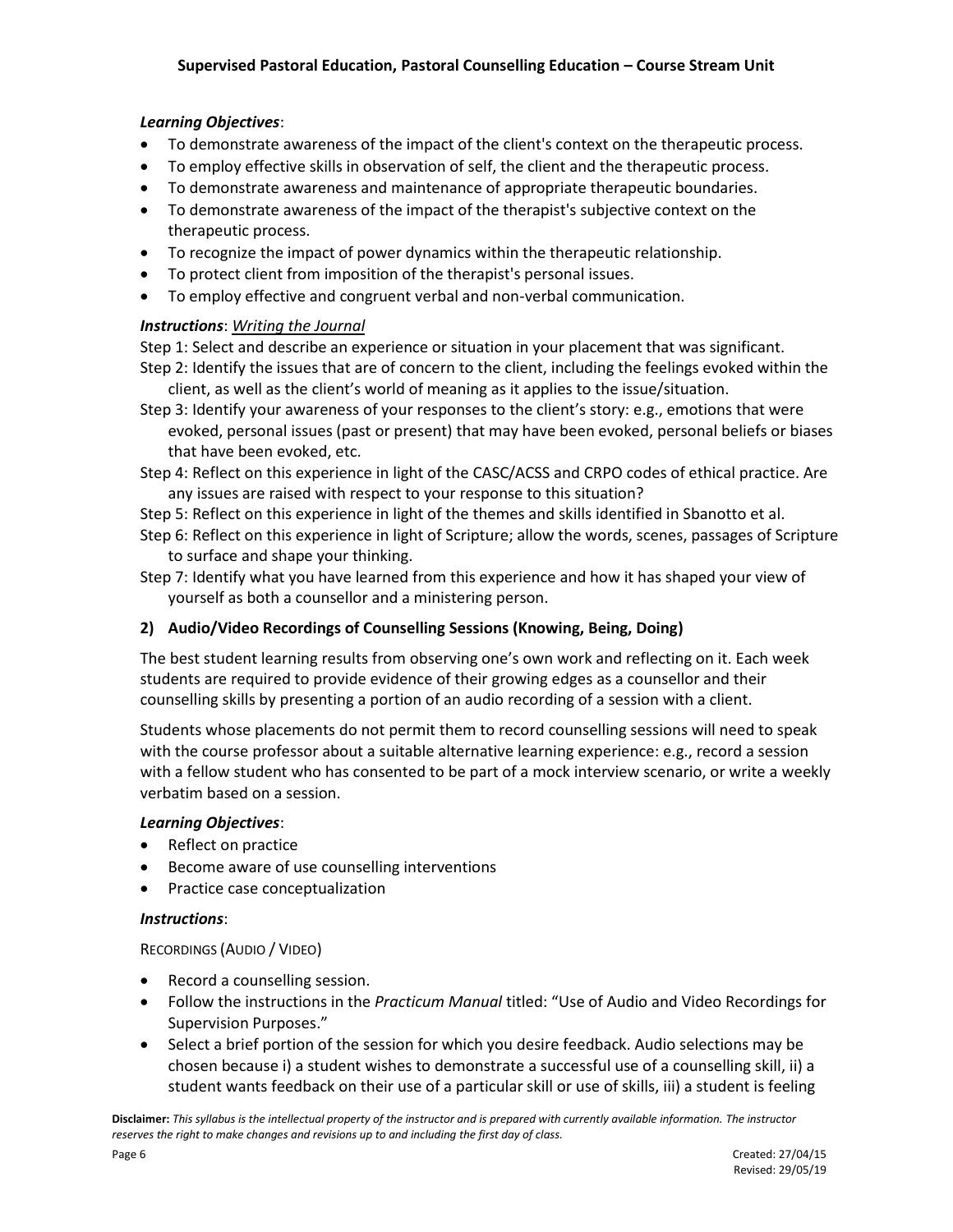### **Supervised Pastoral Education, Pastoral Counselling Education – Course Stream Unit**

'lost' and is seeking guidance as to how to respond to what has been said, or iv) for other reasons.

- Ask yourself the following questions as you prepare to present this recording.
	- o What do you believe you did well in this session / segment?
	- $\circ$  What do you want the instructor/group to focus on as they listen to the recording? Is there a specific question you wish to have answered?

#### VERBATIMS

- Follow the instructions in the *Practicum Manual* titled: "Use of Verbatims for Supervision Purposes."
- Ask yourself the following questions as you prepare to present this verbatim.
	- o What do you believe you did well in this session / segment?
	- $\circ$  What do you want the instructor/group to focus on as they listen to the verbatim? Is there a specific question you wish to have answered?

#### **3) Verbatim Assignments (Knowing, Being, Doing)**

Students will write and reflect on two verbatim reports derived from each of two separate counselling encounters. These verbatim reports will be 8 pages, single-spaced, adhere to the verbatim format provided to in the practicum manual.

#### *Learning Objectives*:

- a. Reflect on practice
- b. Reflect on "use of self"
- c. Become aware of use counselling interventions
- d. Practice case conceptualization and planning

#### *Instructions*:

 Listen to a recording of a counselling session with client and transcribe a five-minute segment that you wish to reflect on.

**NOTE 1**: In the absence of a recording, the student will, immediately after the session, write a transcript of a segment of the counselling session based on their memory.

**NOTE 2**: To obscure the client's identity and protect their confidentiality students are required to omit and/or change any information that may identify the person (e.g., name, names and ages of family members, number of children, employment data, affiliations, etc.).

- Use the transcription write a verbatim account (see handout) of the counselling session that includes the following elements.
	- o Known Facts, Pre-constructions, and Initial Observations (2 pp. 20 %)
	- o Verbatim of the conversation and analysis of the conversation (4-5 pp. 50 %). **NOTE**: Students are expected to demonstrate use of the Sbanotto et al. text in their analysis of the conversation.
	- o Evaluation (2 pp. 30 %)
- Write a one-page summary of the session using the note format provided.

# **4) End of Year Placement Evaluation (Knowing, Being, Doing)**

- Two evaluations are completed. The purpose of these evaluations is to identify and reinforce what the student has learned over the course of this training unit.
- The student will meet with their on-site supervisor to complete and review the counselling skills rating sheet that will be provided.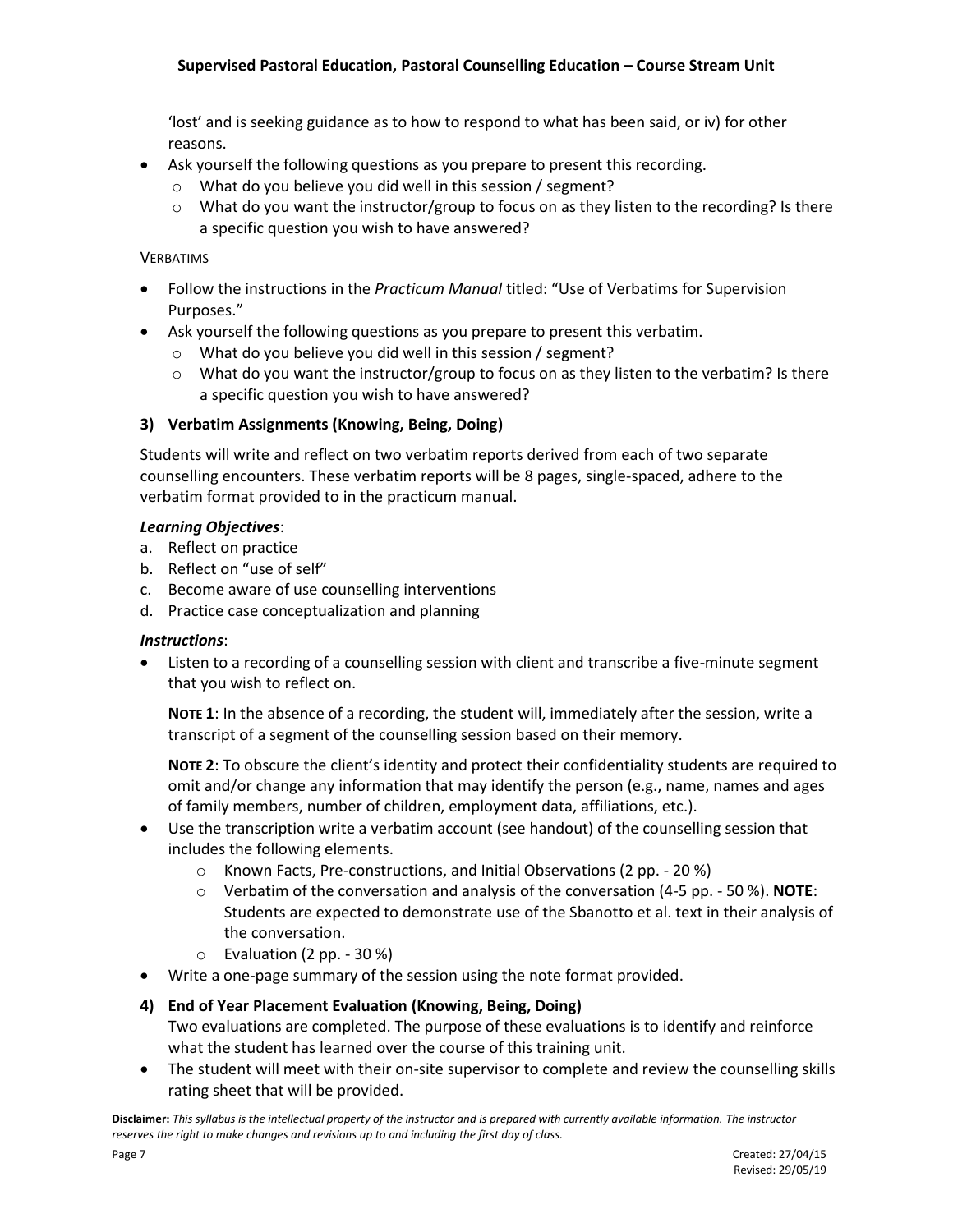• The student and the PCE course instructor will each complete the CASC/ACSS evaluation form and meet to discuss these evaluations on April 17, 2020.

# **B. "Reflecting For" practice**

# **1) Learning Goals (Knowing, Being, Doing)**

Each semester the student will work with their Field Instructor to develop a set of learning goals which will form the basis of their learning contract and subsequent evaluation. This learning contract is due at the beginning of the third week of class. (see APPENDIX 1)

## **2) Clinical Practice Papers (Knowing, Being, Doing)**

Over the course of this semester each student will research and develop a two-page clinical guideline for each of two issues in the following list of concerns. In order for this guideline to be something that can be readily used in a clinical setting, it is essential that the student distill their research and reflection down to a maximum of two pages (single-spaced).

### *Topics*:

- Suicidal Ideation & Imminent Suicide Risk
- Other types of self-harm behavior: i.e., the intentional and direct injuring of body tissue without suicidal intentions
- Anger and Aggression
- Mental Health: Depression (all types)
- Eating Disorders
- Substance Abuse / Chemical Addictions
- Process Addictions: e.g., gambling, pornography, video-gaming
- Intimate Partner Violence
- Child Abuse
- Sexual Assault of an Adult
- Adult (male and female) Survivors of Childhood Sexual Assault
- Loss and Grief

#### *Instructions*:

Students are advised to consult the MDC practicum manual as well as additional resources. Each paper will include the following elements.

- An introductory paragraph that identifies the nature of the problem and the criteria for determining level of risk.
- An outline of the types of questions you will use to assess this concern.
- A list of resources that may be used to guide your work with clients who present with this concern.

## **3) Presentation (Knowing & Doing)**

Advanced SPE students will make a 30 minute presentation of one of their clinical practice papers. Day and Time to be arranged with the course instructor.

#### **4) Book Review (Knowing, Doing)**

Advanced Stream students are expected to read the Anderson text and to prepare a thematic review article in which they compare and contrast the themes, strengths, and shortcomings of these two texts. The student is to conclude their paper by highlighting if or how one or both texts may be